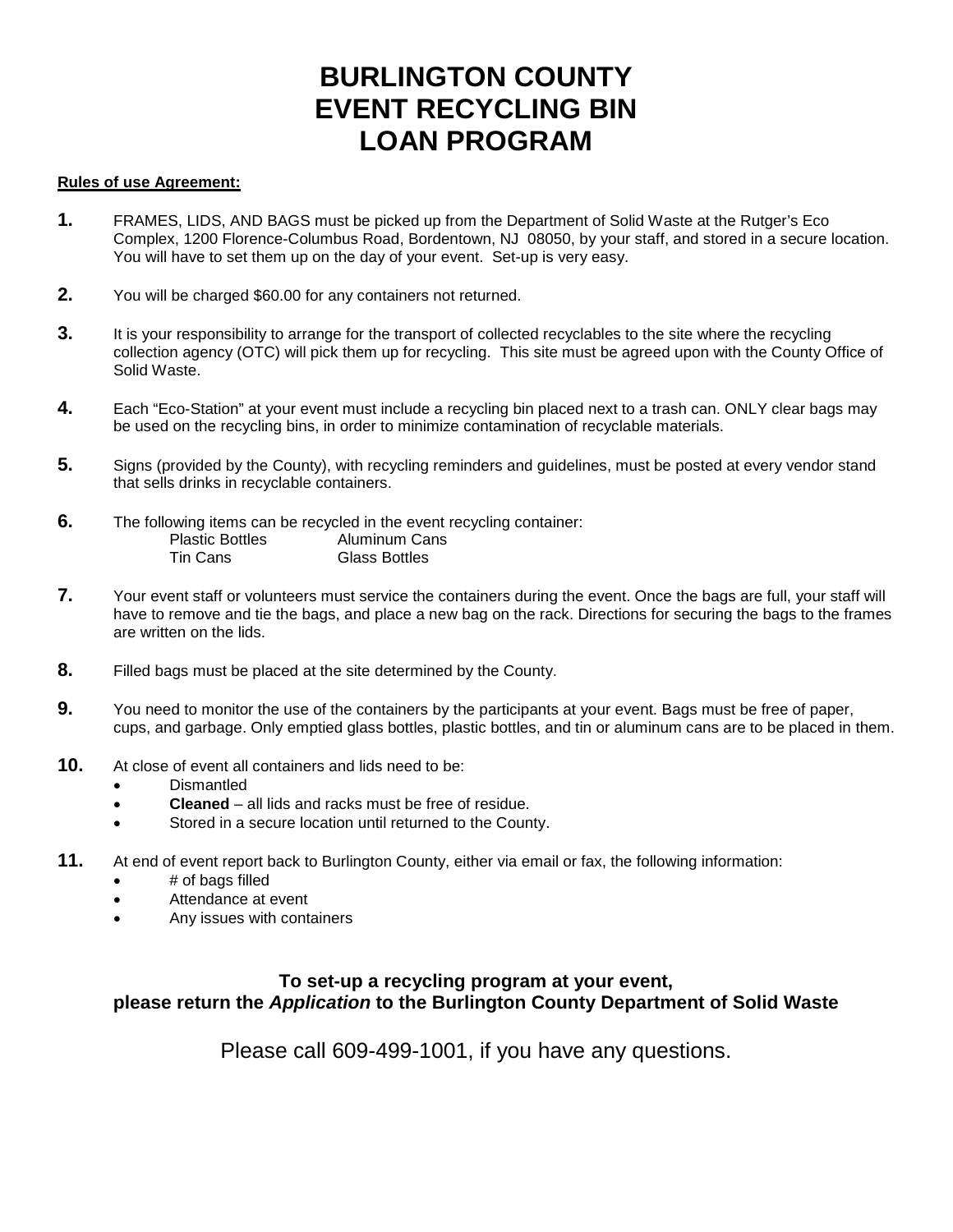## Burlington County Event Recycling Bin Loan Program Application

#### **(Please PRINT all information except signature.)**

| number of recycling bins requested (This must be equal to the number of Eco-Stations you plan to h                                                                                                                                                                                                                                                              |                                                         |                                                            |  |
|-----------------------------------------------------------------------------------------------------------------------------------------------------------------------------------------------------------------------------------------------------------------------------------------------------------------------------------------------------------------|---------------------------------------------------------|------------------------------------------------------------|--|
| $Eco-Stations = 1$ recycling bin placed next to 1 trash container)<br>NOTE: It is your responsibility to coordinate the pick up and return dates, with the Department of Solid<br>approximate number of vendor booths selling drinks in bottles and cans<br>(Signs reminding attendees to recycle, to be posted at each booth, will be provided by the County.) |                                                         |                                                            |  |
|                                                                                                                                                                                                                                                                                                                                                                 | Site where recyclables will be taken for pick up by Occ |                                                            |  |
| Training Center (OTC), the recycling agency. NOTE: Call 609-499-1001, if this site has not been agreed upon                                                                                                                                                                                                                                                     |                                                         |                                                            |  |
| <b>Event Information:</b>                                                                                                                                                                                                                                                                                                                                       |                                                         |                                                            |  |
|                                                                                                                                                                                                                                                                                                                                                                 |                                                         |                                                            |  |
|                                                                                                                                                                                                                                                                                                                                                                 |                                                         |                                                            |  |
|                                                                                                                                                                                                                                                                                                                                                                 |                                                         |                                                            |  |
|                                                                                                                                                                                                                                                                                                                                                                 |                                                         |                                                            |  |
|                                                                                                                                                                                                                                                                                                                                                                 |                                                         |                                                            |  |
| End date and time: Date: ___________________Time: _______________________(circle) am / p                                                                                                                                                                                                                                                                        |                                                         |                                                            |  |
|                                                                                                                                                                                                                                                                                                                                                                 |                                                         |                                                            |  |
|                                                                                                                                                                                                                                                                                                                                                                 |                                                         |                                                            |  |
|                                                                                                                                                                                                                                                                                                                                                                 |                                                         |                                                            |  |
| <b>Contact Information</b>                                                                                                                                                                                                                                                                                                                                      |                                                         |                                                            |  |
| <b>Contact Person:</b>                                                                                                                                                                                                                                                                                                                                          |                                                         |                                                            |  |
|                                                                                                                                                                                                                                                                                                                                                                 |                                                         |                                                            |  |
|                                                                                                                                                                                                                                                                                                                                                                 |                                                         | <u> 1980 - Johann Barn, amerikansk politiker (d. 1980)</u> |  |
|                                                                                                                                                                                                                                                                                                                                                                 |                                                         |                                                            |  |
|                                                                                                                                                                                                                                                                                                                                                                 |                                                         |                                                            |  |
|                                                                                                                                                                                                                                                                                                                                                                 |                                                         |                                                            |  |
|                                                                                                                                                                                                                                                                                                                                                                 |                                                         |                                                            |  |
| Bin Pickup: frames _____lids _____bags                                                                                                                                                                                                                                                                                                                          |                                                         | Bin Return: _______frames _______lids _____                |  |
|                                                                                                                                                                                                                                                                                                                                                                 |                                                         |                                                            |  |
| Time: ________________________                                                                                                                                                                                                                                                                                                                                  |                                                         |                                                            |  |
| Signatures:                                                                                                                                                                                                                                                                                                                                                     | Signatures:                                             |                                                            |  |
|                                                                                                                                                                                                                                                                                                                                                                 |                                                         | <b>County County County County County</b>                  |  |
|                                                                                                                                                                                                                                                                                                                                                                 |                                                         | Borrowing Agency _________                                 |  |
| <b>Burlington County Department of Solid Waste contact information:</b>                                                                                                                                                                                                                                                                                         |                                                         |                                                            |  |
| Open $9$ am $-$ 4:30 pm, M-F<br>Phone: 609-499-1001                                                                                                                                                                                                                                                                                                             |                                                         |                                                            |  |
| Located at the Rutger's EcoComplex, 1200 Florence-Columbus Road, Bordentown, NJ 08505 (Exit 52A Rt. 29                                                                                                                                                                                                                                                          |                                                         |                                                            |  |
| Return this form by<br>Email: cleancomm@co.burlington.ni.us                                                                                                                                                                                                                                                                                                     |                                                         |                                                            |  |
| FAX: 609-499-5212                                                                                                                                                                                                                                                                                                                                               |                                                         |                                                            |  |
| USPS: P.O. Box 429; Columbus, NJ 08022<br>Burlington County is making the recycling bins available in an effort to make recycling at public events more co                                                                                                                                                                                                      |                                                         |                                                            |  |
| to help towns comply with recycling laws. There is no charge for use of the event recycling bins.                                                                                                                                                                                                                                                               |                                                         |                                                            |  |
| However, the County requires three things from those who borrow the bins:                                                                                                                                                                                                                                                                                       |                                                         |                                                            |  |
| 1. Bins and any unused bags must be returned in a timely manner.                                                                                                                                                                                                                                                                                                |                                                         |                                                            |  |
| 2. Bin frames and lids must be clean when returned.                                                                                                                                                                                                                                                                                                             |                                                         |                                                            |  |
| 3. A \$60.00 replacement fee will be assessed for each bin lost, stolen, or damaged.                                                                                                                                                                                                                                                                            |                                                         |                                                            |  |

By signing this form, you agree to the above terms, and the rules of use outlined in the *Agreement*.

Date of Request Name (Print)

Signature

**\*Burlington County Copy\***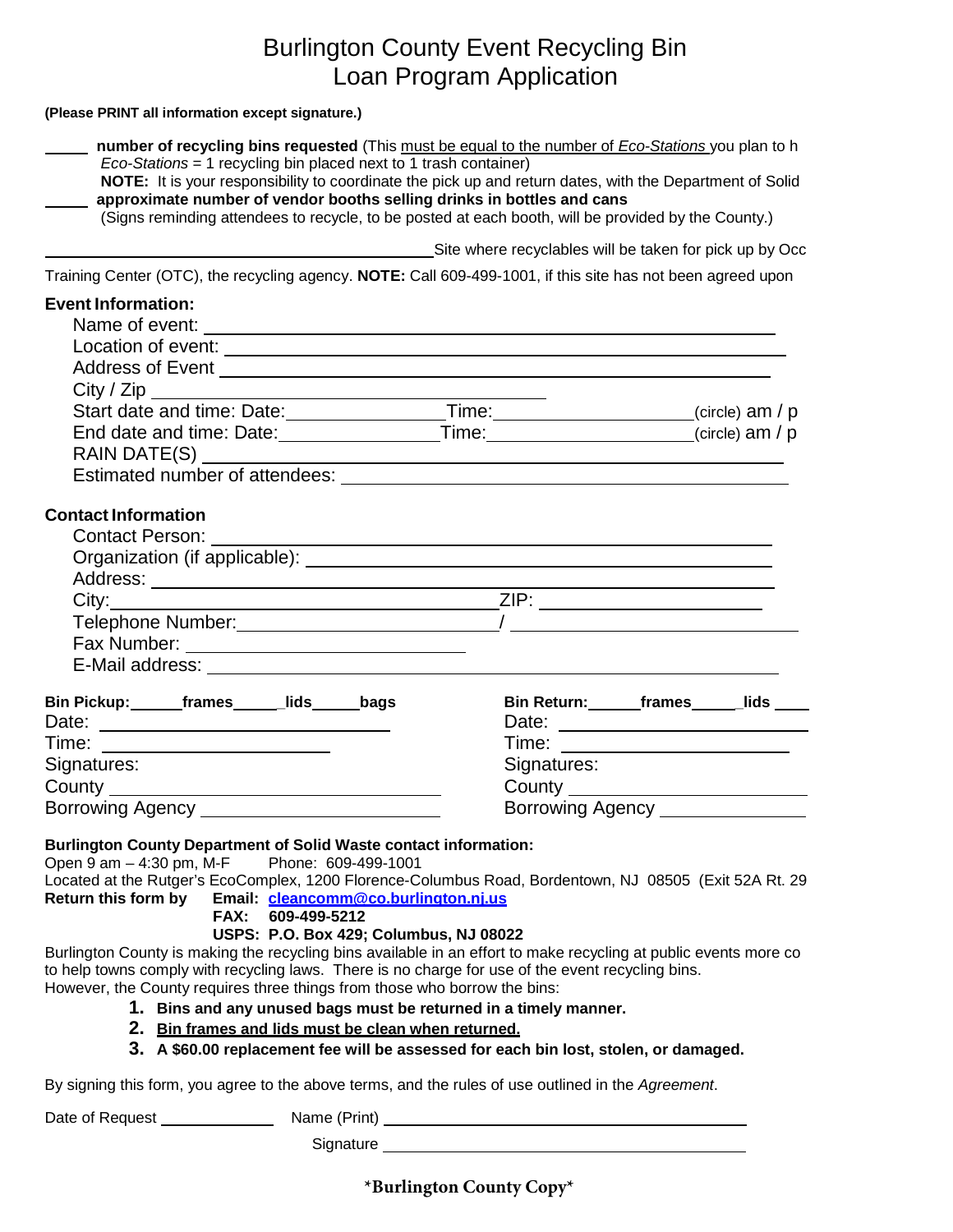# Burlington County Event Recycling Bin Loan Program Application

### **(Please PRINT all information except signature.)**

| number of recycling bins requested (This must be equal to the number of Eco-Stations you plan to have.                                                                                   |                               |                                                                  |
|------------------------------------------------------------------------------------------------------------------------------------------------------------------------------------------|-------------------------------|------------------------------------------------------------------|
| Eco-Stations = 1 recycling bin placed next to 1 trash container)                                                                                                                         |                               |                                                                  |
| NOTE: It is your responsibility to coordinate the pick up and return dates, with the Department of Solid Waste<br>approximate number of vendor booths selling drinks in bottles and cans |                               |                                                                  |
| (Signs reminding attendees to recycle, to be posted at each booth, will be provided by the County.)                                                                                      |                               |                                                                  |
|                                                                                                                                                                                          |                               | Site where recyclables will be taken for pick up by Occupational |
| Training Center (OTC), the recycling agency. NOTE: Call 609-499-1001, if this site has not been agreed upon with this office.                                                            |                               |                                                                  |
| <b>Event Information:</b>                                                                                                                                                                |                               |                                                                  |
|                                                                                                                                                                                          |                               |                                                                  |
|                                                                                                                                                                                          |                               |                                                                  |
|                                                                                                                                                                                          |                               |                                                                  |
|                                                                                                                                                                                          |                               |                                                                  |
| Start date and time: Date: _____________________Time: _______________________(circle) am / pm                                                                                            |                               |                                                                  |
| End date and time: Date: ____________________Time: ______________________(circle) am / pm                                                                                                |                               |                                                                  |
|                                                                                                                                                                                          |                               |                                                                  |
|                                                                                                                                                                                          |                               |                                                                  |
| <b>Contact Information</b>                                                                                                                                                               |                               |                                                                  |
|                                                                                                                                                                                          |                               |                                                                  |
|                                                                                                                                                                                          |                               |                                                                  |
|                                                                                                                                                                                          |                               |                                                                  |
|                                                                                                                                                                                          |                               |                                                                  |
|                                                                                                                                                                                          |                               |                                                                  |
|                                                                                                                                                                                          |                               |                                                                  |
|                                                                                                                                                                                          |                               |                                                                  |
| Bin Pickup: ______ frames _____lids _____ bags                                                                                                                                           |                               | Bin Return: ______ frames _____lids _____ bags                   |
|                                                                                                                                                                                          |                               |                                                                  |
| Time: ____________________________                                                                                                                                                       | Time: _______________________ |                                                                  |
| Signatures:                                                                                                                                                                              | Signatures:                   |                                                                  |
|                                                                                                                                                                                          |                               |                                                                  |
| Borrowing Agency _                                                                                                                                                                       | Borrowing Agency _______      |                                                                  |
| <b>Burlington County Department of Solid Waste contact information:</b>                                                                                                                  |                               |                                                                  |
| Open $9$ am $-$ 4:30 pm, M-F<br>Phone: 609-499-1001                                                                                                                                      |                               |                                                                  |
| Located at the Rutger's EcoComplex, 1200 Florence-Columbus Road, Bordentown, NJ 08505 (Exit 52A Rt. 295)                                                                                 |                               |                                                                  |
| Return this form by<br>Email: cleancomm@co.burlington.nj.us                                                                                                                              |                               |                                                                  |
| FAX: 609-499-5212                                                                                                                                                                        |                               |                                                                  |
| USPS: P.O. Box 429; Columbus, NJ 08022<br>Burlington County is making the recycling bins available in an effort to make recycling at public events more convenient, and                  |                               |                                                                  |
| to help towns comply with recycling laws. There is no charge for use of the event recycling bins.                                                                                        |                               |                                                                  |
| However, the County requires three things from those who borrow the bins:                                                                                                                |                               |                                                                  |
| 1. Bins and any unused bags must be returned in a timely manner.                                                                                                                         |                               |                                                                  |
| 2. Bin frames and lids must be clean when returned.                                                                                                                                      |                               |                                                                  |
| 3. A \$60.00 replacement fee will be assessed for each bin lost, stolen, or damaged.                                                                                                     |                               |                                                                  |
| By signing this form you agree to the above terms, and the rules of use outlined in the Agreement                                                                                        |                               |                                                                  |

By signing this form, you agree to the above terms, and the rules of use outlined in the *Agreement*.

Date of Request \_\_\_\_\_\_\_\_\_\_\_\_\_ Name (Print) \_\_\_\_\_\_\_\_\_\_\_\_\_\_\_\_\_\_\_\_\_\_\_\_\_\_\_\_\_\_\_\_\_\_\_\_\_\_\_\_\_\_

Signature \_\_\_\_\_\_\_\_\_\_\_\_\_\_\_\_\_\_\_\_\_\_\_\_\_\_\_\_\_\_\_\_\_\_\_\_\_\_\_\_\_\_

**\*Borrowing Agency Copy\***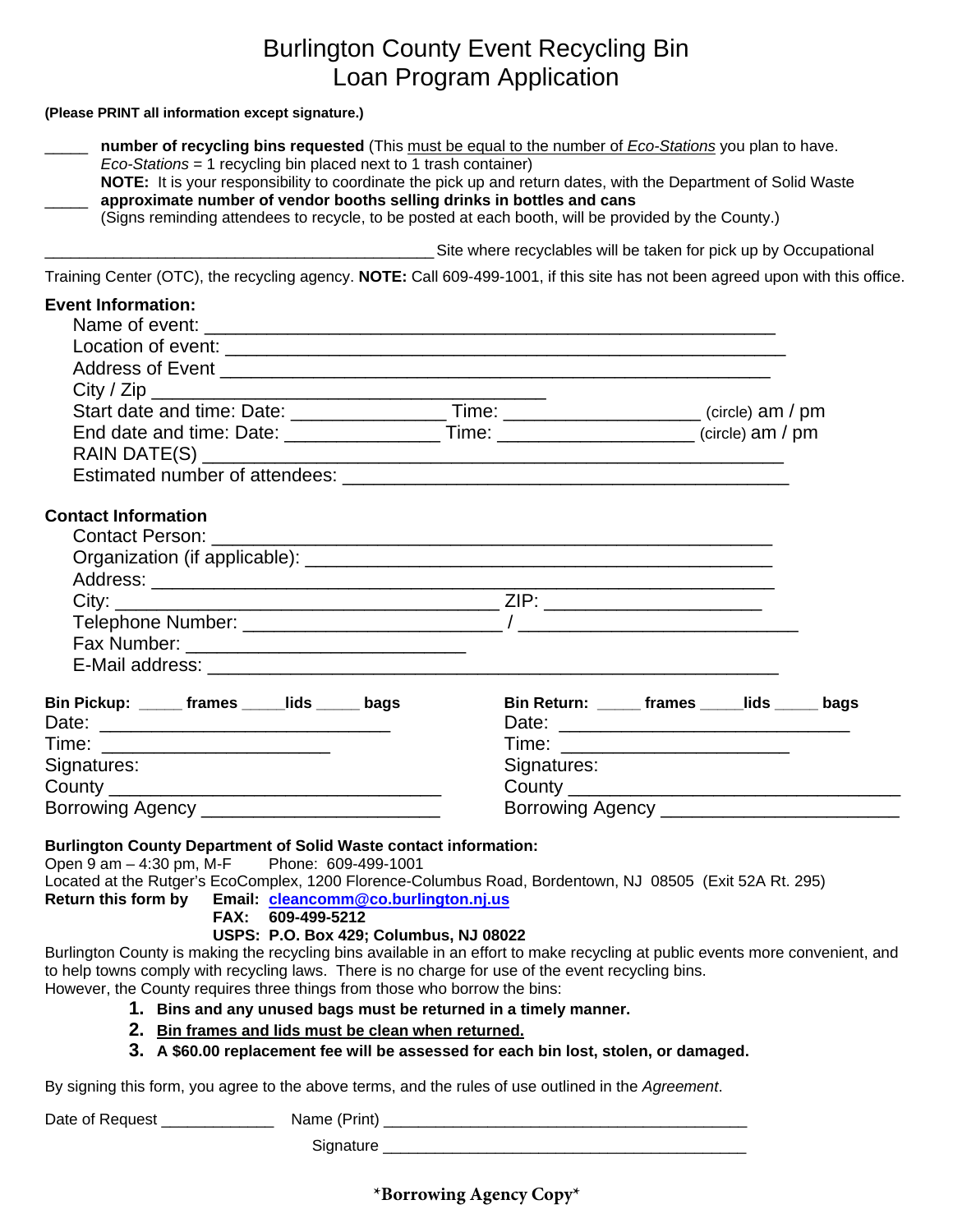### **Post – Event Summary Burlington County Event Recycling Bin Loan Program**

\_\_\_\_\_\_\_\_\_\_\_\_\_\_\_\_\_\_\_\_\_\_\_\_\_\_\_\_\_\_\_\_\_\_\_\_\_\_\_\_\_\_\_\_\_\_\_\_\_\_\_\_\_\_\_\_\_\_\_\_\_\_\_\_\_\_\_\_\_\_\_\_\_\_\_\_\_\_\_\_\_\_

## **AT THE END OF YOUR EVENT, PLEASE RETURN:**

- **1. THIS FORM**
- **2. ALL UNUSED CLEAR PLASTIC BAGS**
- **3. CLEANED RECYCLING FRAMES AND LIDS.**

| <b>Event Information:</b> |  |
|---------------------------|--|
|                           |  |
|                           |  |
|                           |  |
|                           |  |

**\_\_\_\_\_ # of recycling containers used** 

|  |  |  | # of filled bags |  |  |  |
|--|--|--|------------------|--|--|--|
|--|--|--|------------------|--|--|--|

**Please list any additional filled containers – type and approximate size (gal.)**

**Please give us your feedback on the success of "Eco-Stations"…**  *Problems, concerns, benefits***:**

**At the end of your event, please fill out the following information and return this form, to the Burlington County Department of Solid Waste: Located at Rutger's Eco Complex; 1200 Florence-Columbus Road; Bordentown, NJ 08505 USPS: P.O. Box 429; Columbus, NJ 08022; FAX: 609-499-5212 QUESTIONS? E-mail: [cleancomm@co.burlington.nj.us](mailto:cleancomm@co.burlington.nj.us)  Revised 7-5-16 Phone: 609-499-1001**